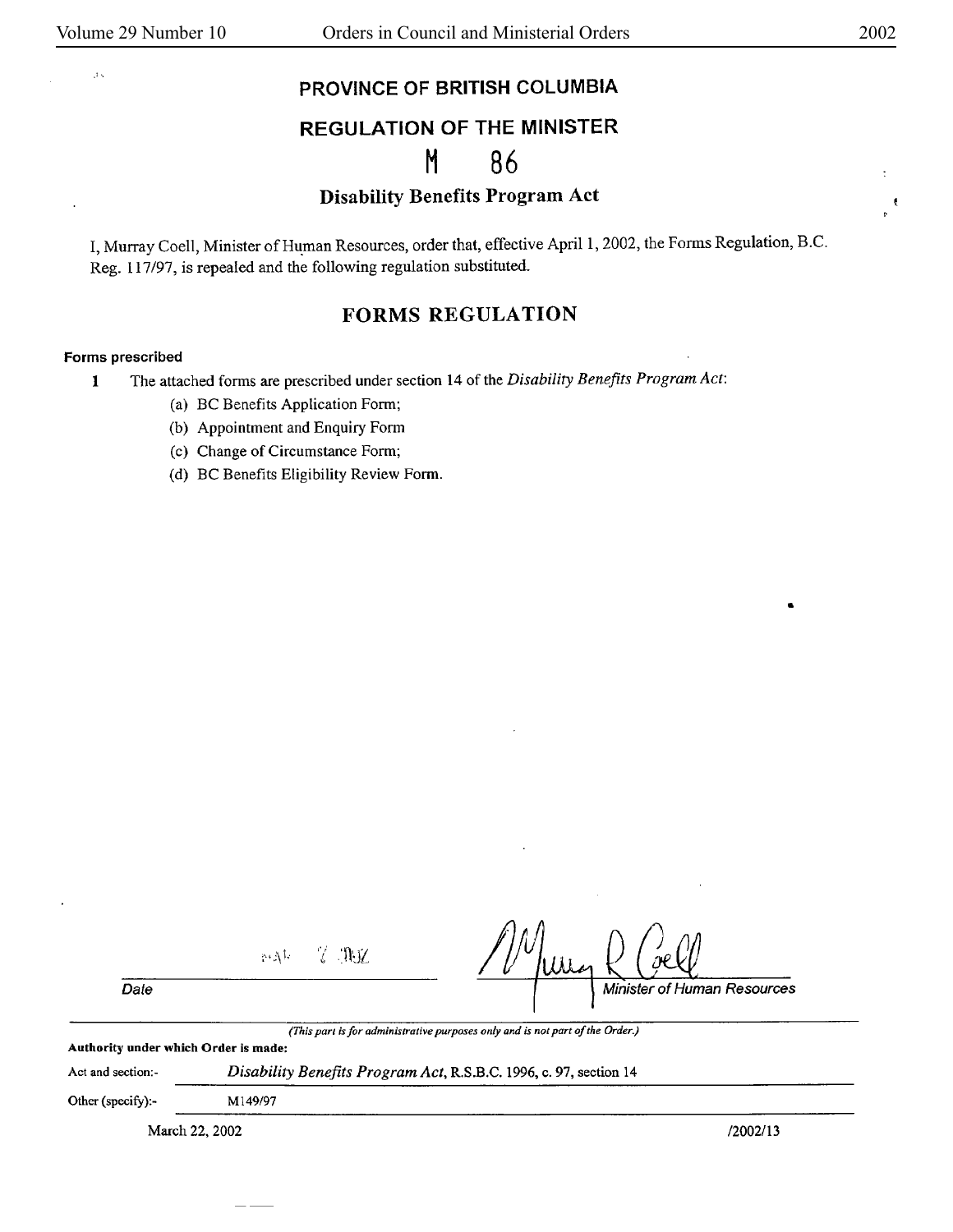$\frac{1}{2} \frac{1}{2} \frac{1}{2} \frac{1}{2} \frac{1}{2}$ 

l,

### **BC BENEFITS APPLICATION FORM**

| AST NAME                                                                              |               |              | <b>FIRST NAME</b>   |                   | समार<br>$\mathbf{r}$ |                      | 1977<br>7. . <u>. .</u>                                                                                                                                                                                                                                                                                                                                                                                                                         |                                   |        | <b>SIN</b> - 1 - 2 - 1 - 1 - 1 - 1 |       | <b>- BIRTHDATE</b>                                                     |    | <b>TELEPHONE</b>    |  |
|---------------------------------------------------------------------------------------|---------------|--------------|---------------------|-------------------|----------------------|----------------------|-------------------------------------------------------------------------------------------------------------------------------------------------------------------------------------------------------------------------------------------------------------------------------------------------------------------------------------------------------------------------------------------------------------------------------------------------|-----------------------------------|--------|------------------------------------|-------|------------------------------------------------------------------------|----|---------------------|--|
|                                                                                       |               |              |                     |                   |                      |                      |                                                                                                                                                                                                                                                                                                                                                                                                                                                 |                                   |        |                                    |       | <b>YYYY HOMM DD</b>                                                    |    |                     |  |
| <b>ADDRESS</b>                                                                        | د ده          | $\sim$ 2.12  | 1994 P              |                   | ਬਰਤ ਸ਼ਹਿਰ ਸ          |                      | THE PACIFIC POSTAL CODE " THE READ                                                                                                                                                                                                                                                                                                                                                                                                              |                                   |        |                                    |       | THE LAND TALK STATUS THE THE<br>DATE SEPARATED/DIVORGED (F APPLICABLE) |    |                     |  |
|                                                                                       |               |              |                     |                   |                      |                      |                                                                                                                                                                                                                                                                                                                                                                                                                                                 |                                   |        |                                    |       |                                                                        |    |                     |  |
| IF SEPARATED OR DIVORCED, HAVE YOU APPLIED<br>FOR FINANCIAL SUPPORT FROM YOUR SPOUSE? |               |              |                     | YES, STATE AMOUNT |                      |                      | <b>NO. GIVE REASON</b>                                                                                                                                                                                                                                                                                                                                                                                                                          |                                   |        |                                    |       |                                                                        |    |                     |  |
| ALL OTHER PERSONS LIVING IN HOUSEHOLD (EXCLUDING APPLICANT)<br><b>LAST NAME</b>       |               |              |                     | 5 I C             |                      |                      | V H<br><b>RELATIONSHIP</b>                                                                                                                                                                                                                                                                                                                                                                                                                      | $1.059 -$                         | an P   | 1. Af<br>DEPENDENTS                |       | <b>APPLICANT PROUSE</b>                                                |    |                     |  |
|                                                                                       | <u> 1957)</u> |              | FIRST NAME(S)       |                   |                      |                      |                                                                                                                                                                                                                                                                                                                                                                                                                                                 | ws                                | $\sim$ | <b>BRITHDATE</b>                   |       | " DATE MOVED TO CANADA"<br>YYYY MMM DD                                 |    | YYYY MMN DD         |  |
|                                                                                       |               |              |                     |                   |                      |                      |                                                                                                                                                                                                                                                                                                                                                                                                                                                 |                                   |        | YYYY MMM DD                        |       |                                                                        |    | DATE MOVED TO B.C.  |  |
|                                                                                       |               |              |                     |                   |                      |                      |                                                                                                                                                                                                                                                                                                                                                                                                                                                 |                                   |        | YYYY MMI DO                        |       | YYYY MMM DO                                                            |    | YYYY MAIN DD        |  |
|                                                                                       |               |              |                     |                   |                      |                      |                                                                                                                                                                                                                                                                                                                                                                                                                                                 |                                   |        | YYYY MAN 00                        |       | <b>INOVED FROM PROVINCE/COUNTRY</b>                                    |    |                     |  |
|                                                                                       |               |              |                     |                   |                      |                      |                                                                                                                                                                                                                                                                                                                                                                                                                                                 |                                   |        | YYYY MMM DD                        |       | <b>STAR CANADIAN CITIZEN / 127-15</b>                                  |    |                     |  |
|                                                                                       |               |              |                     |                   |                      |                      |                                                                                                                                                                                                                                                                                                                                                                                                                                                 |                                   |        | YYYY MMM 0D                        |       |                                                                        |    | }¤si⊟no l'⊟Yēs⊟ng   |  |
|                                                                                       |               |              |                     |                   |                      |                      |                                                                                                                                                                                                                                                                                                                                                                                                                                                 |                                   |        | YYYY MMM DD                        |       | 口道口を上口直口る                                                              |    | SEEKING EMPLOYMENT? |  |
|                                                                                       |               |              |                     |                   |                      |                      |                                                                                                                                                                                                                                                                                                                                                                                                                                                 |                                   |        | <b>YYYY MMM DD</b>                 |       | <b>THE ELIGIBLE LINDER LUDAY, TTPS</b>                                 |    |                     |  |
|                                                                                       |               |              |                     |                   |                      |                      |                                                                                                                                                                                                                                                                                                                                                                                                                                                 |                                   |        |                                    |       |                                                                        |    | <b>▁</b> ⋎⋍□⋓⋋∐₩□₩  |  |
| EXPLANATION FOR NOT SEEKING EMPLOYMENT                                                |               |              |                     |                   |                      |                      |                                                                                                                                                                                                                                                                                                                                                                                                                                                 |                                   |        |                                    |       |                                                                        |    |                     |  |
| ALL NONTHLY FAMILY INCOMES                                                            |               |              | <b>RECEIVED BY:</b> |                   |                      |                      | ALL FAMILY ASSETS AND THEIR CURRENT VALUE                                                                                                                                                                                                                                                                                                                                                                                                       |                                   |        |                                    |       |                                                                        |    | OWED BY: JE         |  |
| TAKE HOME PAY (NET EARNINGS)                                                          | \$            |              | <b>BPOULE</b><br>s  | Ś                 |                      |                      | <b>CASH ON HAND</b>                                                                                                                                                                                                                                                                                                                                                                                                                             | $\overline{B}$ and $\overline{B}$ | b.     | n.<br>\$                           |       | Ś                                                                      |    | ŝ                   |  |
| SUPPORT OR MAINTENANCE                                                                | s             |              | \$                  | Ś                 |                      |                      | 107 VENGLE                                                                                                                                                                                                                                                                                                                                                                                                                                      | 이 많던.                             | Ŧ      | \$                                 |       | s                                                                      |    | Ś                   |  |
| <b>ROOMER</b>                                                                         | 21. 1<br>s    |              | \$                  | Ŝ                 |                      |                      | 210 VEHICLE : 11 11 12 11 12                                                                                                                                                                                                                                                                                                                                                                                                                    |                                   |        | \$                                 |       | s                                                                      |    | ŝ                   |  |
| <b>BOARDER</b>                                                                        | Ś             |              | s                   | Ś                 |                      |                      | RECREATIONAL VEHICLE                                                                                                                                                                                                                                                                                                                                                                                                                            |                                   | 91     | s                                  |       | Ś                                                                      |    | \$                  |  |
| <b>RENTAL INCOME</b>                                                                  |               |              |                     |                   |                      |                      | PROPERTY MOTING UNIVERSIDING                                                                                                                                                                                                                                                                                                                                                                                                                    |                                   |        |                                    |       |                                                                        |    | Ś                   |  |
|                                                                                       | S             |              | s                   | Ś                 |                      |                      |                                                                                                                                                                                                                                                                                                                                                                                                                                                 |                                   |        | s                                  |       |                                                                        |    |                     |  |
| INTEREST/DIVIDENDS/MORTGAGE                                                           | \$            |              | \$                  | Ś                 |                      |                      | LIFE INSURANCE (CASH.)                                                                                                                                                                                                                                                                                                                                                                                                                          |                                   |        | \$                                 |       | \$                                                                     |    | \$                  |  |
| <b>EXEMPT TRAINING</b>                                                                | S             |              | s                   | \$                |                      |                      | $\frac{1}{2} \left( \frac{1}{2} \right)^2 + \frac{1}{2} \left( \frac{1}{2} \right)^2 + \frac{1}{2} \left( \frac{1}{2} \right)^2 + \frac{1}{2} \left( \frac{1}{2} \right)^2 + \frac{1}{2} \left( \frac{1}{2} \right)^2 + \frac{1}{2} \left( \frac{1}{2} \right)^2 + \frac{1}{2} \left( \frac{1}{2} \right)^2 + \frac{1}{2} \left( \frac{1}{2} \right)^2 + \frac{1}{2} \left( \frac{1}{2} \right)^2 + \frac{1}{2} \left( \frac{1}{2} \right)^2 +$ |                                   | $\sim$ | Ś                                  |       | s                                                                      |    | s                   |  |
| NON EXEMPT TRAINING                                                                   | \$            |              | \$                  | Ś                 |                      |                      | <b>STOCKSHOULDS</b>                                                                                                                                                                                                                                                                                                                                                                                                                             | mP                                | ۰,     | \$                                 |       |                                                                        |    | Ś                   |  |
| EMPLOYMENT INSURANCE.                                                                 | s             |              | Ŝ                   | Ś                 |                      | <b>READE</b>         |                                                                                                                                                                                                                                                                                                                                                                                                                                                 | a de april.<br>Al californi       |        | ŝ                                  |       | \$                                                                     |    | S                   |  |
| CPP                                                                                   | \$            |              | ¢                   | Ś                 |                      | $rac{1}{\text{OPT}}$ |                                                                                                                                                                                                                                                                                                                                                                                                                                                 |                                   |        | s                                  |       | ¢                                                                      |    | \$                  |  |
| <b>WVA</b>                                                                            | \$            |              | s                   | s                 |                      |                      | <b>BANKS HAKE/ADDOUNT HO.</b>                                                                                                                                                                                                                                                                                                                                                                                                                   |                                   |        | s                                  |       | \$                                                                     |    | \$                  |  |
| OASIGIS                                                                               | s             |              | Ś                   | \$                |                      | ្ណុង                 |                                                                                                                                                                                                                                                                                                                                                                                                                                                 | ÷<br>ومنتجع                       |        | 5                                  |       | Ś                                                                      |    | \$                  |  |
| cess                                                                                  | \$            |              | Ŝ                   | Ś                 |                      |                      | <b>化学区</b>                                                                                                                                                                                                                                                                                                                                                                                                                                      | myn                               |        | Ś                                  |       | Ŝ                                                                      |    | Ś                   |  |
| WORKERS COMPENSATION .                                                                | \$            |              | \$                  | \$                |                      |                      | <b>COMMENTS ON ABOVE ASSETS</b>                                                                                                                                                                                                                                                                                                                                                                                                                 |                                   |        |                                    |       |                                                                        |    |                     |  |
| PRIVATE RETIREMENT PENSION                                                            | Ŝ             |              | ¢                   | ¢                 |                      |                      |                                                                                                                                                                                                                                                                                                                                                                                                                                                 |                                   |        |                                    |       |                                                                        |    |                     |  |
| PRIVATE DISABILITY PENSION'.                                                          |               |              |                     | Ś                 |                      |                      |                                                                                                                                                                                                                                                                                                                                                                                                                                                 |                                   |        |                                    |       |                                                                        |    |                     |  |
| <b>OTHER EARNED</b>                                                                   | \$            |              | \$                  |                   |                      |                      | ASSET'S DISPOSED OF.                                                                                                                                                                                                                                                                                                                                                                                                                            |                                   |        |                                    |       |                                                                        |    |                     |  |
|                                                                                       | s             |              | 1                   | Ś                 |                      |                      |                                                                                                                                                                                                                                                                                                                                                                                                                                                 |                                   |        |                                    |       |                                                                        |    |                     |  |
| OTHER UNEARNED - CODE:                                                                | Ś             |              | Ś                   | Ŝ                 |                      |                      |                                                                                                                                                                                                                                                                                                                                                                                                                                                 |                                   |        |                                    |       |                                                                        |    |                     |  |
| BASIC CHILD TAX BENEFIT                                                               | ŝ             |              | \$                  | s                 |                      |                      |                                                                                                                                                                                                                                                                                                                                                                                                                                                 |                                   |        |                                    |       |                                                                        |    |                     |  |
| <b>FAMILY BONUS</b>                                                                   |               |              | s                   | ŝ                 |                      |                      |                                                                                                                                                                                                                                                                                                                                                                                                                                                 |                                   |        |                                    |       |                                                                        |    |                     |  |
| BC EARNED INCOME BENEFIT-                                                             | \$.           |              | Ś                   | s                 |                      |                      |                                                                                                                                                                                                                                                                                                                                                                                                                                                 |                                   |        |                                    |       |                                                                        |    |                     |  |
| <u>Monthly shelter expenses of</u><br>ROOM & BOARD                                    |               |              |                     | متقل              | تحتسسها              |                      |                                                                                                                                                                                                                                                                                                                                                                                                                                                 |                                   |        | a Por                              |       |                                                                        |    | Wandi Russia        |  |
| PRIVATE<br><b>ROOM &amp; BOARD</b>                                                    | \$            |              | RENT SI URED        |                   |                      |                      | <b>JEATHERENE</b>                                                                                                                                                                                                                                                                                                                                                                                                                               | tiri                              |        |                                    |       | <b>MARK SOFTEN BEE</b>                                                 |    |                     |  |
| <b>PARENT/CHILD</b>                                                                   | \$            |              | NETMORTRAGES        | Ŝ                 |                      |                      | <b>PIONE @ASIC RATE)</b>                                                                                                                                                                                                                                                                                                                                                                                                                        |                                   |        |                                    |       | PEOPERTY WELFANCE                                                      |    |                     |  |
| RENT                                                                                  | \$            | <b>HYDRO</b> | الموازينها          |                   |                      |                      | orien um mes.                                                                                                                                                                                                                                                                                                                                                                                                                                   |                                   |        |                                    | TOTAL |                                                                        | ۰. | s                   |  |
| ARE YOU RECEIVING HELP WITH THE ABOVE EXPENSES? IF SO FROM WHOM?                      |               |              |                     |                   |                      |                      |                                                                                                                                                                                                                                                                                                                                                                                                                                                 |                                   |        |                                    |       |                                                                        |    | <b>AMOUNT</b>       |  |
| DOCUMENTS SEEN.                                                                       |               |              |                     |                   |                      |                      | <b>FACILITY NAME</b>                                                                                                                                                                                                                                                                                                                                                                                                                            |                                   |        |                                    |       | <b>FACUTY NUMBER</b>                                                   |    |                     |  |
|                                                                                       |               |              |                     |                   |                      |                      |                                                                                                                                                                                                                                                                                                                                                                                                                                                 |                                   |        |                                    |       |                                                                        |    |                     |  |

 $\overline{\phantom{a}}$ 

 $\sim$ 

 $\qquad \qquad$ 

 $\overline{\phantom{a}}$ 

 $\sim$ 

 $\overline{\phantom{a}}$ 

 $\frac{1}{2} \frac{1}{2} \frac{1}{2}$ 

 $\overline{\phantom{0}}$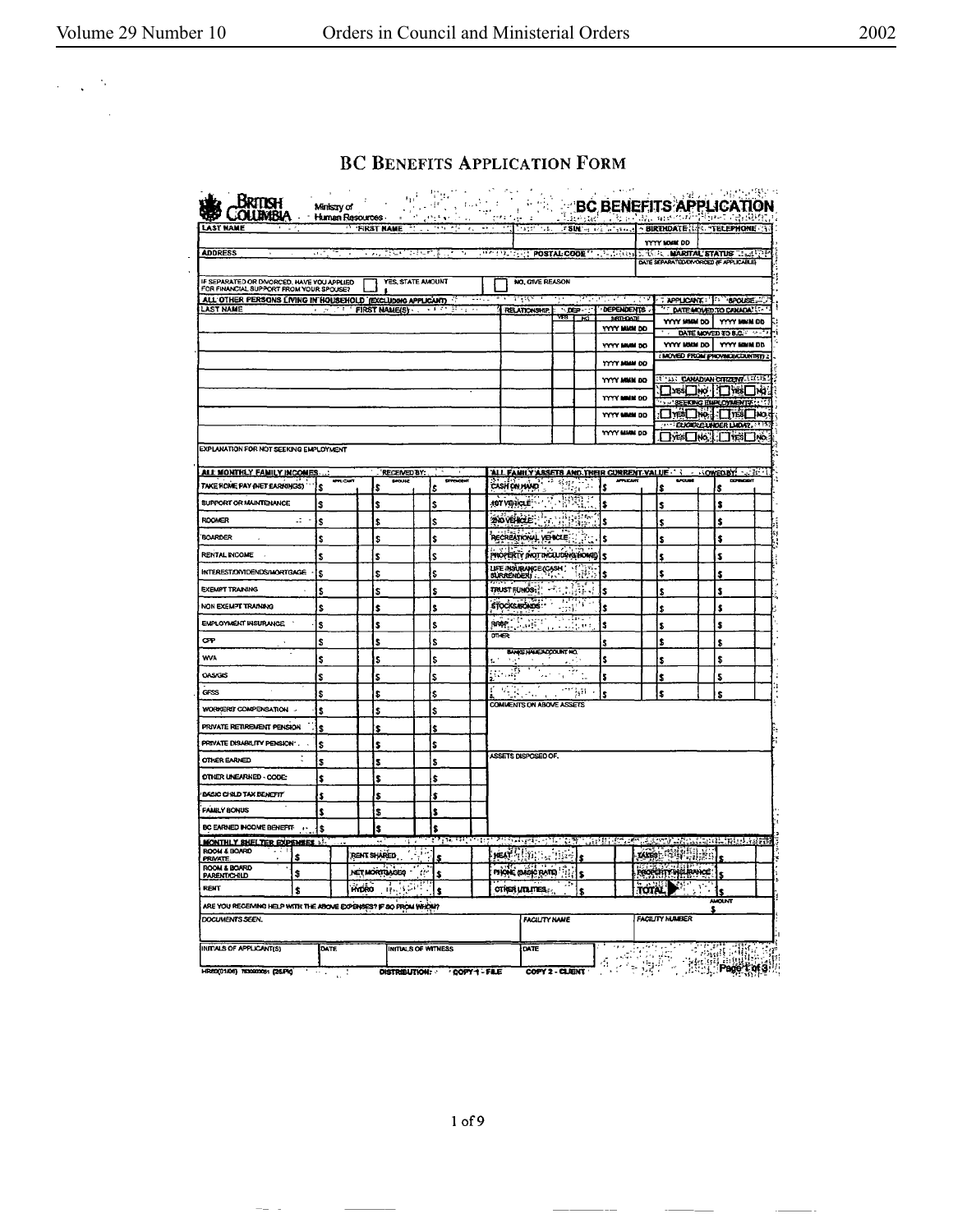#### $\mathcal{A}_i$  $\mathbb{R}^2$

|                               | JSH<br>NI IMRIA | Ministry of<br>Human Resources |                    | <b>BC BENEFITS APPLICATION</b> |  |
|-------------------------------|-----------------|--------------------------------|--------------------|--------------------------------|--|
| <b>LAST NAME</b>              | ٠               | <b>FIRST NAME</b>              | <b>MIDDLE NAME</b> | SOCIAL INSURANCE NUMBER (SIN)  |  |
| <b>LAST NAME</b>              |                 | <b>FIRST NAME</b>              | MIDDLE NAME        | SOCIAL INSURANCE NUMBER (SIN)  |  |
| FILE ID (FOR OFFICE USE ONLY) |                 |                                |                    |                                |  |

PRIVACY: The collection, use and disclosure of this Information are authorized under the BC Benefits (Income Assistance) Act, the BC Benefits (Youth Works) Act and the Disability Benefits Program Act and are permitted under the Freedom of Information and Protection of Privacy Act.

The Freedom of Information and Protection of Privacy Act has rules about:

- how personal Information is collected, stored and secured;
- how to access personal information and how to ask for corrections;
- limits on how pecsonal information is used; **and**  • limits on the disclosure of personal information.

#### **THE BC GOVERNMENT'S RESPONSIBILITIES**

The BC govemment is responsible for making sure assistance goes only to people who are eligible. For this reason, the BC<br>government must check and make sure people who have applied for, or are receiving assistance, are eli

The BC government must abide by the Freedom of Information and Protection of Privacy Act in the collection, use and disclosure of any personal information.

#### **MY RIGHTS**

I have tne right lo the protection of my personal Information, as well as the right lo know what personal information the BC government has collected about me, as described in the Freedom of Information and Protection of Privacy Act.

I can receive more information about the collection, use and disclosure of my personal information by contacting my local Ministry of Human Resources district office.

I may appeal if I disagree with a decision to refuse, discontinue or reduce assistance to me.

I also have the right to make a complaint if I believe my personal information is not being collected, used or disclosed appropriately.

I will continue to receive assistance only as long as I continue to be eligible.

#### **MY RESPONSIBILITIES**

It is necessary for me to sign this form if I want to receive assistance.

It is my responsibility to provide accurate and complete information when I apply for, or continue to receive assistance.

I must report all money that I receive each month.

I must make every effort to receive income from other sources such as pensions or Employment Insurance before applying for, or receiving assistance from, the British Columbia government.

I must report all changes in my circumstances that might affect my eligibility for assistance to the Ministry of Human Resources. I will also report any changes to the circumstances of my spouse (Includes marriage-like relationships) or dependants that might affect eligibility.

|                         |               |               | PLEASE INITIAL THAT YOU HAVE READ THIS PAGE |             |
|-------------------------|---------------|---------------|---------------------------------------------|-------------|
| 01/04) 750000061 (25FW) | DISTRIBUTION: | COPY 1 - FILE | <b>COPY 2 - CLIENT</b>                      | Page 2 of 3 |

HR80(01/06) 7530903051 (25/Pk)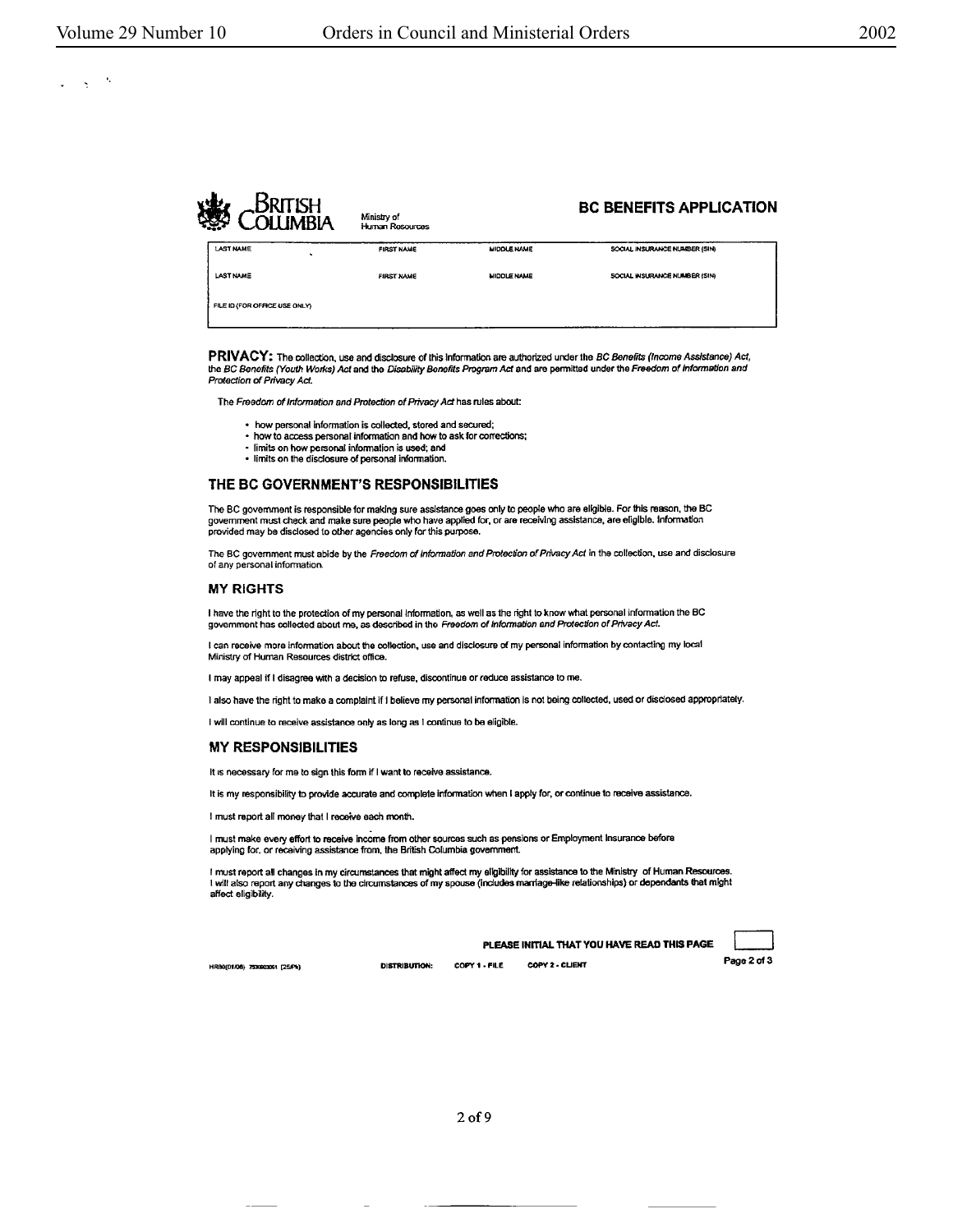$\mathbf{r}_i$  $\mathbb{R}^2$ 



DECLARATION: I declare that all the information I have provided in this application is true and complete. I understand the accuracy of the information I provide will be checked by comparing it against information held by other governments, private<br>against information held by other governments, private<br>agencies and individuals. The BC governmen dependents.

NOTIFICATION: Person(s) having information or documents relevant to my eligibility for assistance may release them to employees of MHR. Examples may include:

- Human Resources Development Canada (Old Age Security, Employment Insurance, Employment and<br>Training programs and Canada Pension Plan);
- · BC Student Assistance Program;
- Citizenship and Immigration Canada;  $\bullet$
- \* Other federal, provincial and municipal departments;
- BC Online information such as: BC Assessment; Land Titles; Registrar of Companies;
- $\bullet$ Employers (to verify income); and
- . Landlords (to verify an address and amount of rent).

CONSENTS: The following organizations require your written permission before they will provide verification of your personal information:

- \* Workers' Compensation Board (WCB);
- \* Any financial institution, such as: banks, credit unions and trust companies;
- · Vital Statistics;
- . Insurance Corporation of BC (includes the former Motor Vehicle Branch);
- · Canada Customs and Revenue Agency (see below);  $\bullet$
- Lottery Corporation of BC:
- Cheque cashing services; and
- · Credit Bureaus.

CANADA CUSTOMS AND REVENUE AGENCY CONSENT - C.C.R.A. requires a separate signature to authorize release of relevant information

 $\sim$ 

| authorize C.C.R.A, to release to MHR, information from my income tax returns and other taxpayer information.<br>The information will be relevant to, and will be used solely for, the purpose of determining and verifying eligibility for and for the<br>general administration and enforcement of the programs under the BC Benefits (Income Assistance) Act, the BC Benefits (Youth |  |  |  |  |  |  |  |  |  |
|----------------------------------------------------------------------------------------------------------------------------------------------------------------------------------------------------------------------------------------------------------------------------------------------------------------------------------------------------------------------------------------|--|--|--|--|--|--|--|--|--|
| Works) Act and the Disability Benefits Program Act. The authorization is valid for the taxation year prior to the year of signature of<br>this consent, the year of signature, and each subsequent consecutive taxation year for which assistance is required.                                                                                                                         |  |  |  |  |  |  |  |  |  |
| SIGNATURE(S) OF APPLICANTS<br><b>DATE</b><br>YY MM DD                                                                                                                                                                                                                                                                                                                                  |  |  |  |  |  |  |  |  |  |

I give permission to the organizations listed above to release information relevant to my eligibility for assistance to employees of MHR:

| <b>SIGNATURE OF APPLICANT(S).</b> | SIGNED AT:<br>IN THE PROVINCE OF B C. | DATE:<br>YY MM DD | SIGNATURE OF WITNESS: | SIGNED AT:<br>IN THE PROVINCE OF B.C. | DATE:<br>MM DD<br>YY. |
|-----------------------------------|---------------------------------------|-------------------|-----------------------|---------------------------------------|-----------------------|
|                                   | IN THE PROVINCE OF B.C.               | YY MM DD          |                       |                                       |                       |

HR80(01/08) 7830903051 (25/Pk)

**DISTRIBUTION:** 

COPY 1 - FILE COPY 2 - CLIENT Page 3 of 3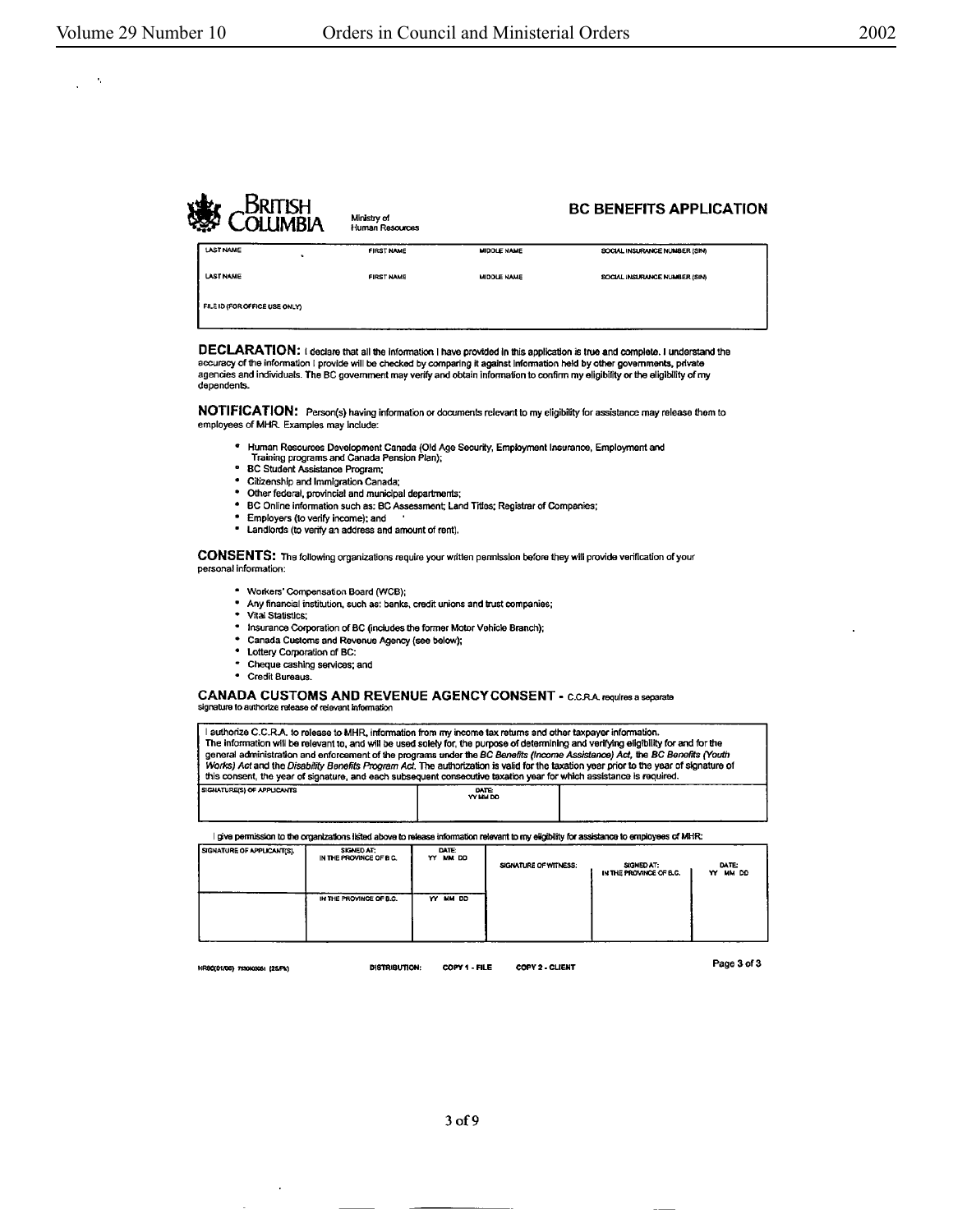$\sim 10^{-1}$   $\rm g$ 

 $\sim$ 

## APPOINTMENT AND ENQUIRY FORM

 $\mathcal{L}^{\mathcal{L}}$ 

| <b>O PROCESS YOUR INFORMATION QUICKLY, THE</b>                                                                    | 马克                            |                         |                                            |                                | 撫 牛間<br>睡眠的 异                                         |                                               |                                |
|-------------------------------------------------------------------------------------------------------------------|-------------------------------|-------------------------|--------------------------------------------|--------------------------------|-------------------------------------------------------|-----------------------------------------------|--------------------------------|
| MINISTRY REQUIRES SOME INFORMATION FROM<br>YOU. AN APPOINTMENT WILL BE MADE TO SEE YOU.                           |                               | <b>APPOINTMENT DATE</b> | TIME                                       |                                | <b>MUNISTRY USE ONLY</b><br>AM PRE-APPLICATION NUMBER |                                               | DATA ENTRY                     |
| AS SOON AS POSSIBLE.<br>- PLEASE RETURN THIS FORM TO THE                                                          |                               |                         |                                            | O PM P1A                       |                                                       |                                               | <b>INITIALS</b>                |
| RECEPTIONIST WHEN COMPLETED.<br>- PLEASE PRINT.                                                                   | 3<br>٠,                       | <b>RE-OPEN FILE ID</b>  |                                            |                                | ASSIGNED WORKER                                       |                                               |                                |
|                                                                                                                   |                               | G Ar                    |                                            |                                | <b>The Company of Several Property</b>                |                                               |                                |
| <b>LAST NAME</b>                                                                                                  | <b>GIVEN NAME</b>             |                         | OTHER NAMES YOU HAVE USED                  |                                |                                                       |                                               |                                |
| <b>ADDRESS</b>                                                                                                    |                               |                         |                                            |                                |                                                       |                                               |                                |
| POSTAL CODE                                                                                                       | SOCIAL INSURANCE NUMBER       |                         | SEX                                        | <b>BIRTHDATE (YYYY MMM DO)</b> |                                                       | <b>TELEPHONE</b>                              |                                |
|                                                                                                                   |                               |                         | פרים                                       |                                |                                                       |                                               |                                |
| ALL OTHER PERSONS LIVING IN HOUSEHOLD (EXCEPT APPLICANT)                                                          |                               |                         |                                            | 42                             | Pitusi                                                |                                               |                                |
| <b>SURNAME</b><br>GIVEN MANE(S)                                                                                   | ALBO JONOWN AG <sup>15</sup>  |                         | <b>SOCIAL INSURANCE</b>                    |                                | SEX.                                                  | BIRTHDATE:                                    | <b>REATONSHP</b>               |
|                                                                                                                   |                               |                         | <b>MALLER</b>                              |                                | MF.                                                   | YYYYS MANA DD.                                |                                |
|                                                                                                                   |                               |                         |                                            |                                |                                                       |                                               |                                |
|                                                                                                                   |                               |                         |                                            |                                |                                                       |                                               |                                |
|                                                                                                                   |                               |                         |                                            |                                |                                                       |                                               |                                |
|                                                                                                                   |                               |                         |                                            |                                |                                                       |                                               |                                |
|                                                                                                                   |                               |                         |                                            |                                |                                                       |                                               |                                |
|                                                                                                                   |                               |                         |                                            |                                |                                                       |                                               |                                |
|                                                                                                                   |                               |                         |                                            |                                |                                                       |                                               |                                |
|                                                                                                                   |                               |                         |                                            |                                |                                                       |                                               |                                |
|                                                                                                                   |                               |                         |                                            |                                |                                                       |                                               |                                |
|                                                                                                                   |                               |                         |                                            |                                |                                                       |                                               |                                |
|                                                                                                                   |                               |                         |                                            |                                |                                                       |                                               |                                |
|                                                                                                                   |                               | والأورو                 | Ŧβ                                         | $\sim 1000$                    | $\alpha$ .                                            | جواعد بكاترين                                 | aganyi.<br>$1 - 1$             |
|                                                                                                                   | έt.                           |                         | 문의                                         | $\Omega_{\rm{min}}$            |                                                       | $\frac{1}{2}$ , $\frac{1}{2}$ , $\frac{1}{2}$ |                                |
| <b>EMPLOYMENT INFORMATION</b>                                                                                     |                               | applicant               |                                            |                                | $\sqrt{3\sqrt{2}}$<br>п.                              | <b>SPOUSE</b>                                 |                                |
|                                                                                                                   |                               |                         |                                            |                                |                                                       |                                               |                                |
|                                                                                                                   |                               |                         |                                            |                                |                                                       |                                               | $\zeta_2$ an yay               |
|                                                                                                                   | <b>YYYY/MMM/DD</b>            |                         | Dres Don Don                               |                                | <b>YYY/MMM/DD</b>                                     |                                               | 1.11722                        |
|                                                                                                                   |                               |                         | <b>YYYY/MMMOD</b>                          |                                |                                                       |                                               | பக் படி பக<br><b>YYYYMMMDD</b> |
|                                                                                                                   | <b>O</b> NO O YES APPLICATION |                         |                                            |                                | DINO DYES APPLICATION                                 |                                               |                                |
| NAME OF LAST EMPLOYER<br>LAST DAY WORKED<br>Have you or your spouse applied for<br>Employment Insurance Benefits? |                               |                         |                                            |                                |                                                       |                                               |                                |
| Are you or were you or your spouse a<br>÷.                                                                        | $\square$ NO $\square$ YES.   |                         | $\overline{\mathcal{F}_{\mathcal{W}}^{k}}$ |                                | <b>LINO LITES</b><br>$\mathcal{D}_{\mathcal{U}_1^2}$  |                                               | $\ldots$                       |
| Are you or your spouse awaiting/<br>receiving any other income?                                                   | <b>FROM:</b><br>□ № □ ⋎⋷ѕ`    |                         |                                            |                                | <b>ONO UYES</b>                                       | <b>FROM:</b>                                  |                                |
|                                                                                                                   | <b>AMOUNT</b>                 | S                       |                                            |                                |                                                       |                                               |                                |
|                                                                                                                   | <b>OND DYES RECEIVED</b>      |                         |                                            |                                | ONO DYES NACUM                                        | \$                                            |                                |
|                                                                                                                   | WHERE                         |                         | DATE:YYYY/MINIMOO                          | WHERE                          |                                                       |                                               | DATE YYYYAWANDO                |
| Have you or your spouse ever received<br>Income Assistance in British Columbia<br>or Canada?                      | <b>BAND NAME</b>              |                         |                                            |                                | <b>BAND NAME</b>                                      |                                               |                                |
| Have you or your spouse received                                                                                  | $\square$ no $\square$ yes    |                         |                                            |                                | ΠώοΠνεέ                                               |                                               |                                |
| income from an Indian Band or the                                                                                 | S                             |                         | DATE LAST RECEIVED:                        | <b>Alexan</b>                  | \$                                                    |                                               | DATE LAST RECEIVED:            |
| Dept. of Aboriginal Affairs $2\beta$<br>$\mathcal{A}$ )                                                           | AMOUNT                        |                         |                                            | <b>RECENED</b>                 |                                                       |                                               |                                |
|                                                                                                                   | DATE: YYYYMMINOD              |                         |                                            |                                |                                                       |                                               |                                |
|                                                                                                                   |                               |                         |                                            |                                | <b>COMMENTS</b>                                       |                                               |                                |
| <b>APPLICANT SIGNATURE</b>                                                                                        |                               |                         |                                            |                                |                                                       |                                               |                                |
|                                                                                                                   | PARENT'S PHONE                |                         |                                            |                                |                                                       |                                               |                                |
|                                                                                                                   |                               |                         |                                            |                                |                                                       |                                               |                                |
| IF YOU ARE UNDER 19 YEARS OF AGE, PLEASE COMPLETE THE FOLLOWING:<br><b>PARENT'S NAME</b><br>PARENTS ADDRESS       |                               |                         |                                            |                                |                                                       |                                               |                                |

 $4 of 9$ 

 $\equiv$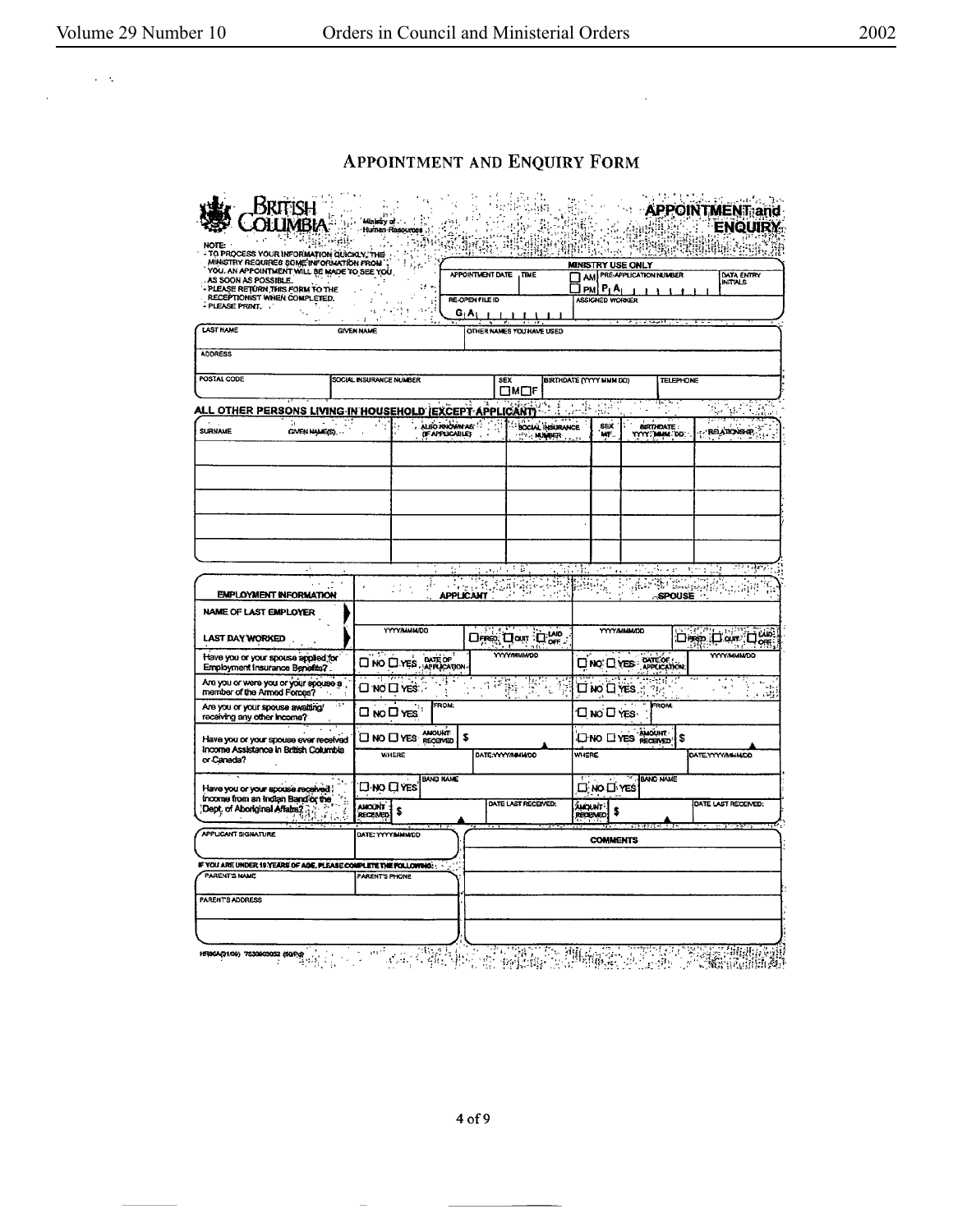$\sim 10^4$  $\mathcal{A}^{\mathcal{A}}$ 

# CHANGE OF CIRCUMSTANCE FORM

 $\hat{\mathbf{v}}$ 

| Вклян<br><b>Linkty of</b><br><b>OLLIMBIA</b><br><b>Human Roocu</b><br>ARE YOU STILL IN NEED OF ASSISTANCE AND THE YOU STILL IN NEED OF ASSISTANCE AND<br>SINCE YOUR LAST DECLARATION: WAS A LOST<br>SINCE TO UP FAMILY RECEIVED OR DISPOSED OF ANY<br>2. ANY CHANGES IN THE NUMBER OF DEPENDANTS OR<br>OTHER PERSONS LIVING IN THE HOME?<br>3. ANY MARITAL CHANGES?<br>ίB.<br>都<br>S iliyo a<br>Vа<br>ţ.<br>εģγ<br>4. ANY EMPLOYMENT CHANGES?<br>5. ATTENDING SCHOOL/TRAINING?<br>& ARE YOU LOOKING FOR WORK?<br>(SINGLE PARENTS WITH A CHILD UNDER SYEARS OR<br>PERSONS WITH DISABLITES, NEED NOT COMPLETE QUESTION AD<br>PLEASE EXPLAIN ANY CHANGES INDICATED ABOVE | 을 하는<br>$\epsilon$<br>$\mathcal{L}_{\text{eff}}$ | <b>CONTINUED ASSISTANCE</b><br>$\Omega_{\rm{c}}$<br>Y<br>÷.<br>$\mathcal{H}_{\mathcal{G}}$ | <b>APLICANT</b><br>$\frac{1}{\sqrt{168 \cdot 100}}$ | <b>REQUEST FOR</b><br>эЮ<br>- st<br>۰.<br>Ÿ.<br>$\overline{a}$ | nu 19        |
|-----------------------------------------------------------------------------------------------------------------------------------------------------------------------------------------------------------------------------------------------------------------------------------------------------------------------------------------------------------------------------------------------------------------------------------------------------------------------------------------------------------------------------------------------------------------------------------------------------------------------------------------------------------------------|--------------------------------------------------|--------------------------------------------------------------------------------------------|-----------------------------------------------------|----------------------------------------------------------------|--------------|
|                                                                                                                                                                                                                                                                                                                                                                                                                                                                                                                                                                                                                                                                       |                                                  |                                                                                            |                                                     | nger af                                                        |              |
| DECLARE ALL INCOME (Attach proof) ENTER "0" IF NONE                                                                                                                                                                                                                                                                                                                                                                                                                                                                                                                                                                                                                   |                                                  |                                                                                            |                                                     | AMOUNT :                                                       | $\mathbf{r}$ |
| <b>ENCORE DESCRIPTION AND STATE</b>                                                                                                                                                                                                                                                                                                                                                                                                                                                                                                                                                                                                                                   | 514.<br>t-i                                      | <b>APPLICANT</b>                                                                           |                                                     | SPOUSE                                                         |              |
| فجره والمنا                                                                                                                                                                                                                                                                                                                                                                                                                                                                                                                                                                                                                                                           |                                                  |                                                                                            |                                                     |                                                                |              |
| NETEABATHGS                                                                                                                                                                                                                                                                                                                                                                                                                                                                                                                                                                                                                                                           |                                                  |                                                                                            |                                                     |                                                                |              |
| INCOME TAX REPUNDS FOR                                                                                                                                                                                                                                                                                                                                                                                                                                                                                                                                                                                                                                                |                                                  |                                                                                            |                                                     |                                                                |              |
| MARTELIANCEIAL MONTGUPFORT                                                                                                                                                                                                                                                                                                                                                                                                                                                                                                                                                                                                                                            | ç,                                               |                                                                                            |                                                     |                                                                |              |
|                                                                                                                                                                                                                                                                                                                                                                                                                                                                                                                                                                                                                                                                       |                                                  |                                                                                            |                                                     |                                                                |              |
| "ROOMERS (Lodgical") : (3)                                                                                                                                                                                                                                                                                                                                                                                                                                                                                                                                                                                                                                            |                                                  |                                                                                            |                                                     |                                                                |              |
| BOARDERS (Food and Lodging):                                                                                                                                                                                                                                                                                                                                                                                                                                                                                                                                                                                                                                          |                                                  |                                                                                            |                                                     |                                                                |              |
| <b>RENTAL INCOME</b>                                                                                                                                                                                                                                                                                                                                                                                                                                                                                                                                                                                                                                                  |                                                  |                                                                                            |                                                     |                                                                |              |
| TRAINING ALLOWANCE/STUDENT LOANS                                                                                                                                                                                                                                                                                                                                                                                                                                                                                                                                                                                                                                      |                                                  |                                                                                            |                                                     |                                                                |              |
| <b>EMPLOYMENT INSURANCE!</b>                                                                                                                                                                                                                                                                                                                                                                                                                                                                                                                                                                                                                                          |                                                  |                                                                                            |                                                     |                                                                |              |
| WORKER'S COMPENSATION                                                                                                                                                                                                                                                                                                                                                                                                                                                                                                                                                                                                                                                 |                                                  |                                                                                            |                                                     |                                                                |              |
| r PENSIONS (eg. CPP, OAS, Private)                                                                                                                                                                                                                                                                                                                                                                                                                                                                                                                                                                                                                                    |                                                  |                                                                                            |                                                     |                                                                |              |
| INTEREST INCOME (ag. Bonds, Banks, MC)                                                                                                                                                                                                                                                                                                                                                                                                                                                                                                                                                                                                                                |                                                  |                                                                                            |                                                     |                                                                |              |
| TRUSTANS IRANCE (ed. ICBC payments)                                                                                                                                                                                                                                                                                                                                                                                                                                                                                                                                                                                                                                   |                                                  |                                                                                            |                                                     |                                                                |              |
| BASIC CHILD TAX BENEFIT                                                                                                                                                                                                                                                                                                                                                                                                                                                                                                                                                                                                                                               |                                                  |                                                                                            |                                                     |                                                                |              |
| NATIONAL CHILD BENEFIT SUPPLEMENT.                                                                                                                                                                                                                                                                                                                                                                                                                                                                                                                                                                                                                                    |                                                  |                                                                                            |                                                     |                                                                |              |
| B.C. BASIC FAMILY BONUS                                                                                                                                                                                                                                                                                                                                                                                                                                                                                                                                                                                                                                               |                                                  |                                                                                            |                                                     |                                                                |              |
| <b>A.C. EARINED INCOME BENEFIT</b>                                                                                                                                                                                                                                                                                                                                                                                                                                                                                                                                                                                                                                    |                                                  |                                                                                            |                                                     |                                                                |              |
| FINANCIAL CONTRIBUTION (Sponsor)                                                                                                                                                                                                                                                                                                                                                                                                                                                                                                                                                                                                                                      |                                                  |                                                                                            |                                                     |                                                                |              |
| i<br>S<br>ALL OTHER INCOME/MONIES E.G. GST<br>CREDIT (DESCRIBE)                                                                                                                                                                                                                                                                                                                                                                                                                                                                                                                                                                                                       |                                                  |                                                                                            |                                                     |                                                                |              |
| INCOME OF DEPENDENT CHILDREN.                                                                                                                                                                                                                                                                                                                                                                                                                                                                                                                                                                                                                                         |                                                  | 77ء<br>स्किर्                                                                              | tin sin<br>د ان                                     |                                                                |              |

 $\ddot{\phantom{a}}$ 

 $\mathbb{R}^3$ 

 $\overline{a}$ 

 $---$ 

 $\sim$   $\sim$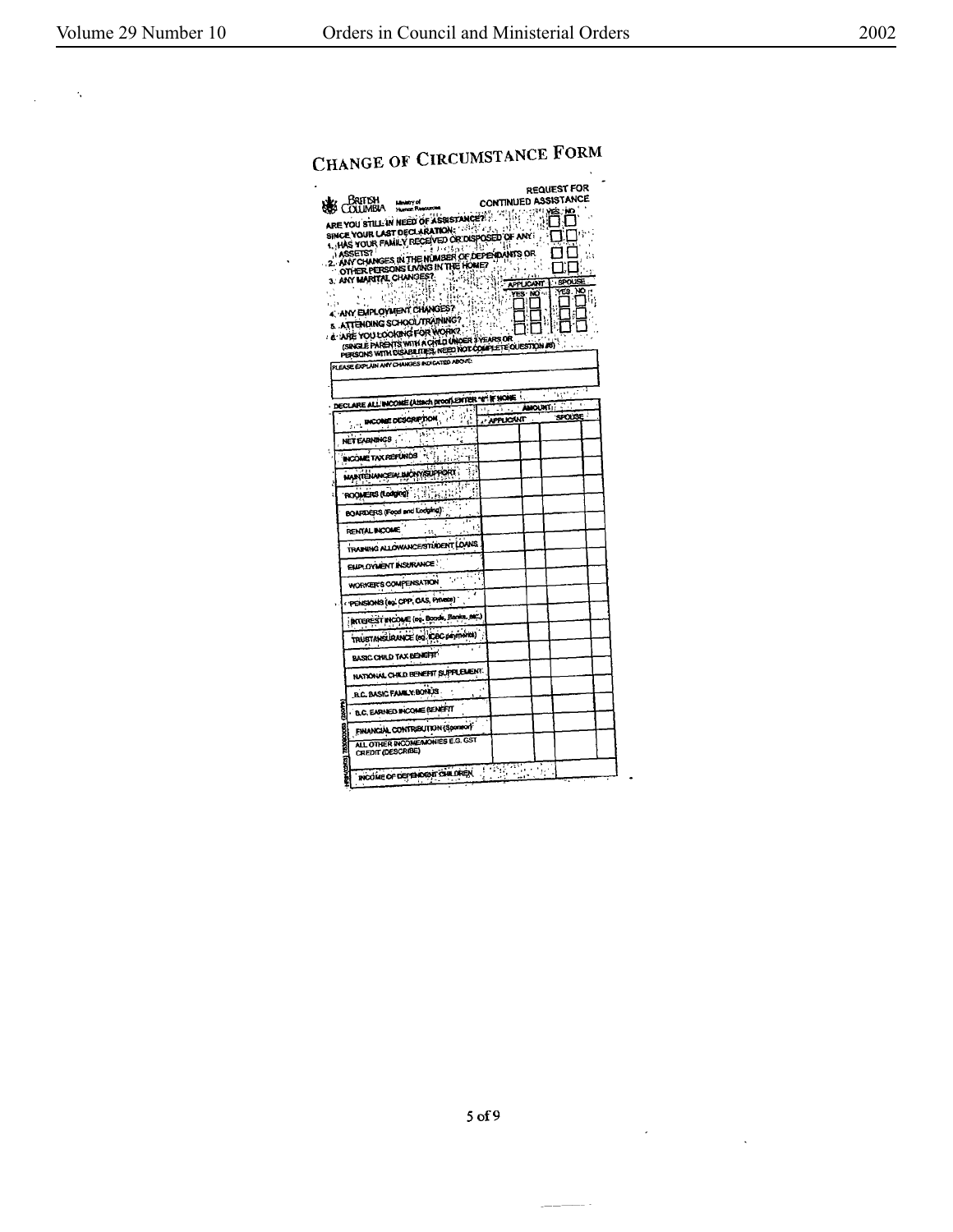$\mathbb{Z}^{\mathcal{A}}$  ,  $\alpha$  $\bar{z}$ 

TO RECEIVE FURTHER ASSISTANCE: COMPLETE BOTH SIDES OF THIS FORM AND RETURN TO YOUR DISTRICT OFFICE BY THE 5TH OF THE NEXT MONTH.

TO RECEIVE FURCH RESISSION INTO THE RESULTED THIS CONFIDENT INTO THE CHARGE THE CONFIDENTIAL CONFIDENCIAL INTEREST THE STATE OF THE STATE OF THE STATE OF THE STATE OF THE STATE OF THE STATE OF THE STATE OF THE STATE OF THE  $\gamma_{\rm{in}}$ 

 $\mathbf{I}$ 

| <b>APPLICANT</b><br><b>SIGNATURE</b>                                                                                            | DATE                            | <b>SPOUSE</b><br><b>SIGNATURE</b>                      | DATE                                   |                                                                     |
|---------------------------------------------------------------------------------------------------------------------------------|---------------------------------|--------------------------------------------------------|----------------------------------------|---------------------------------------------------------------------|
| PRINT NAME                                                                                                                      |                                 | PRINT NAME                                             |                                        |                                                                     |
| SOCIAL INSURANCE NUMBER                                                                                                         | <b>TELEPHONE</b>                | SOCIAL INSURANCE NUMBER                                |                                        |                                                                     |
|                                                                                                                                 |                                 |                                                        |                                        |                                                                     |
| <b>BEINEFIT MONTH</b>                                                                                                           | TOTAL ALLOWANCE BHELTER PORTION | INOCAME DECLARED " INCOME DEDUCTED" OTHER DEDUCTIONS". | <b>TOTAL CHECKE</b>                    | $\sim$                                                              |
| COMPLETE THIS SECTION ONLY IF YOUR ADDRESS OR SHELTER COST CHANGED.<br>APT, NO STREET NUMBER AND NAME<br><b>LEFFECTIVE DATE</b> |                                 | .<br><b>CITY/TOWN</b>                                  | التبرية<br>$\ddot{\phantom{0}}$        | MONTHLY RENT/BOARD/MORT.<br><b>SUBART</b>                           |
| NAILING ADDRESS (IF DIFFERENT)<br>せんせつぶつ                                                                                        |                                 | <b>TELEPHONE</b><br>POSTAL CODE                        | $\cdots$<br><b>UTILITIES</b><br>$\sim$ | <b>ALCEP</b><br>., .<br>2,500<br><b>ALCOHOL</b><br>$\sim$ 1.4 $\pm$ |
| OFFICE USE CNLY<br><b>OUTLOW</b><br>$-0.000$ .                                                                                  | <b>DLASS/CKT</b>                |                                                        |                                        |                                                                     |

٠.

 $\mathbf{r}$ 

 $\sim 10^{-1}$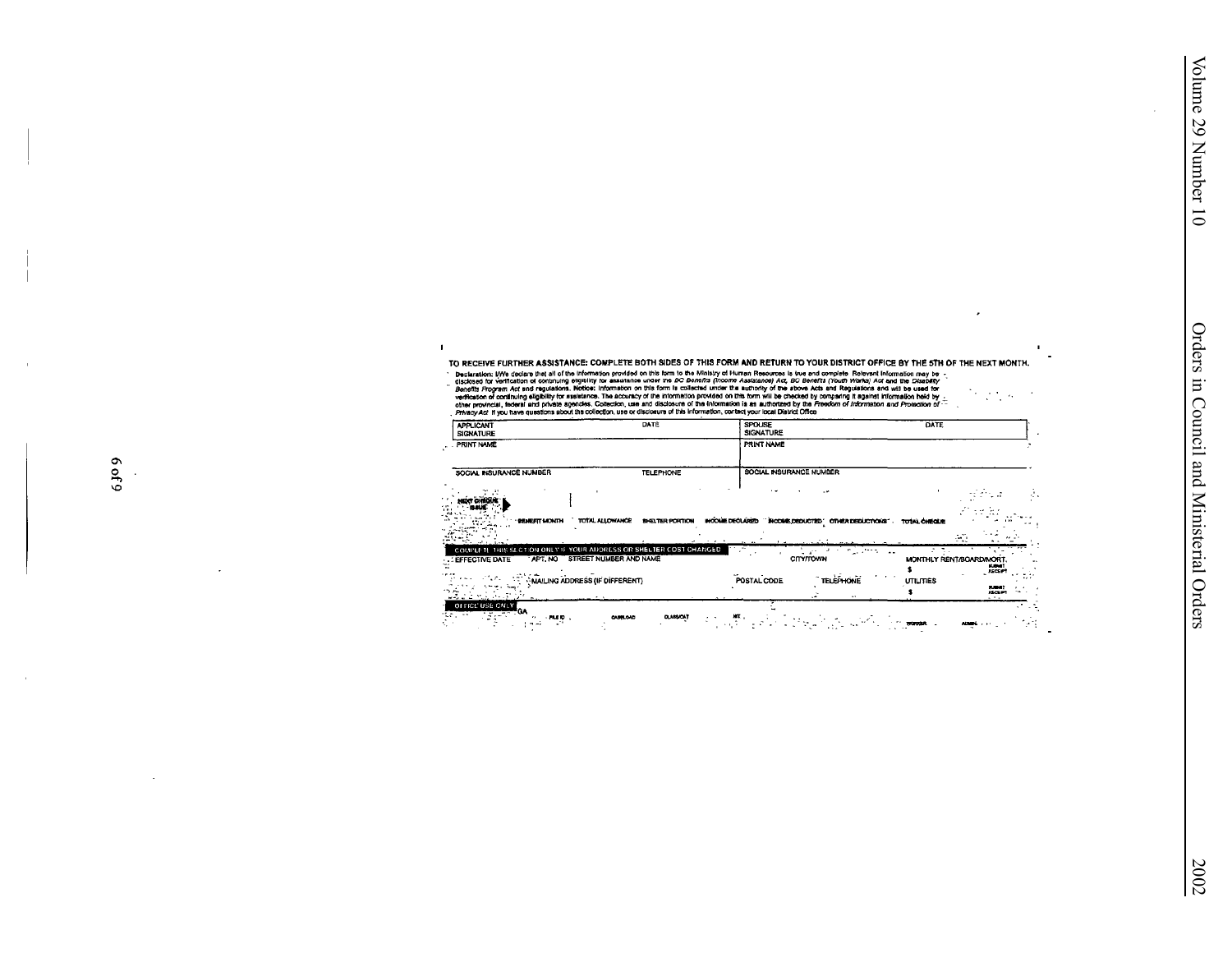$\sim 10^{11}$ 

 $\mathcal{L}_{\text{max}}$  and  $\mathcal{L}_{\text{max}}$ 

 $\sim$ 

 $\bar{\mathcal{L}}$ 

|    | <b>ARTISH MORTIME SERVICE SERVICE SERVICE SERVICE SERVICE SERVICE SERVICE SERVICE SERVICE SERVICE SERVICE SERVICE</b>                                                                                       |                        |          |                     |    |                  |                                                                      |                           |        |                                        | <b>BC BENEFITS ELIGIBILITY REVIEW</b>                                                     |                            |                                                 |
|----|-------------------------------------------------------------------------------------------------------------------------------------------------------------------------------------------------------------|------------------------|----------|---------------------|----|------------------|----------------------------------------------------------------------|---------------------------|--------|----------------------------------------|-------------------------------------------------------------------------------------------|----------------------------|-------------------------------------------------|
|    | LAST NAME SEATER THAT A STATE THAT FIRST NAMES AND THE ASSESSED FOR                                                                                                                                         |                        |          |                     |    |                  |                                                                      |                           |        |                                        | - KONSAS 产品 出会社のおもの SNA SNA SNA SNA SNA BIRTHOATE 新米語 TELEPHONE 金虫<br><b>TYTY MAIN DD</b> |                            |                                                 |
|    | ADDRESS TRANSFER COMMUNICATION                                                                                                                                                                              |                        |          |                     |    |                  |                                                                      |                           |        |                                        | インストルスのメンタルとのことを提案しているのと、このことによりのことを受けることをござえているということを受けている。                              |                            |                                                 |
|    |                                                                                                                                                                                                             |                        |          |                     |    |                  |                                                                      |                           |        |                                        | DATE SEPARATED/DIVORCED (IF APPLICABLE)                                                   |                            |                                                 |
|    | IF SEPARATED OR DIVORCED, HAVE YOU APPLIED<br>FOR FINANCIAL SUPPORT FROM YOUR SPOUSE?                                                                                                                       |                        |          | YES, STATE AMOUNT   |    |                  |                                                                      | NO, GIVE REASON           |        |                                        |                                                                                           |                            |                                                 |
|    | EALEOTHER:PERSONS-LIVING;IN:HOUSEHOLD://Excluding/APgucAnn94&C/AP@MASE#1\$/APA@MASE#2025@ED@MASE@AR<br>LASTMAMERRINGSSPREGI-SHRARINGSFREGHERSTMAME(S) STRENGERFREGHERE ERELATIONSHEI REDEPTRIKE ER KOLUMISH |                        |          |                     |    |                  |                                                                      |                           |        |                                        | <b>MARCLICANTS FRANSPOLSERING</b><br><b>STADATEMOVED TO CANADARIES</b>                    |                            |                                                 |
|    |                                                                                                                                                                                                             |                        |          |                     |    |                  |                                                                      |                           | YES NO | <b>BIRTHDATE</b><br><b>YYYY MMM DO</b> | <b>YYYY MMH 0D</b>                                                                        |                            | <b>YYYYMNM DD</b>                               |
|    |                                                                                                                                                                                                             |                        |          |                     |    |                  |                                                                      |                           |        | <b>VYYY MMM DO</b>                     | YYYY MM DD                                                                                | SDATE MOVED TO BIOLES REES | <b>TYYY HIMM DD</b>                             |
|    |                                                                                                                                                                                                             |                        |          |                     |    |                  |                                                                      |                           |        | <b>TYTY MAM OD</b>                     | <b>EMOVEDIAROM (FROVINCE COUNTRY)</b>                                                     |                            |                                                 |
|    |                                                                                                                                                                                                             |                        |          |                     |    |                  |                                                                      |                           |        | <b>YWY HAM OD</b>                      | <b>SUSTANABIAN OF ERACTION</b>                                                            |                            |                                                 |
|    |                                                                                                                                                                                                             |                        |          |                     |    |                  |                                                                      |                           |        | YVYY MAM DO                            | Rei Nord<br><b>CASEERINGEMPLOYMENT CASE</b>                                               |                            |                                                 |
|    |                                                                                                                                                                                                             |                        |          |                     |    |                  |                                                                      |                           |        | <b>YYYY Musi DD</b>                    |                                                                                           | <b>KS MET RELING</b>       |                                                 |
|    |                                                                                                                                                                                                             |                        |          |                     |    |                  |                                                                      |                           |        | YYYY MMM DO                            | <b>WAREHOBIEDINDER BMDA ATTAC</b><br>r 1                                                  | <b>Kent kei</b>            | - KG                                            |
|    | EXPLANATION FOR NOT SEEKING EMPLOYMENT                                                                                                                                                                      |                        |          |                     |    |                  |                                                                      |                           |        |                                        |                                                                                           |                            |                                                 |
|    | ACCMONTHLY FAMILY INCOMES TRANSPORT TECHNOLOGY TO STATE TO THE                                                                                                                                              |                        |          |                     |    |                  |                                                                      |                           |        |                                        | Allfamily Assets And Their current value <del>in Ceas</del> Cwediby Safe                  |                            |                                                 |
|    | RECIONERAND LANNES                                                                                                                                                                                          | <b>APPLICANT</b><br>\$ | \$       | SPOUSE              | S  | <b>DEPENDENT</b> |                                                                      | SIGNANCE LE LES           |        | APPLICANT<br>S                         | <b>SPOLISE</b><br>s                                                                       | DEPENDENT<br>\$            |                                                 |
|    | SPROGRAMMENTE                                                                                                                                                                                               | \$                     | \$       |                     | \$ |                  |                                                                      |                           |        | 18                                     | \$                                                                                        | \$                         |                                                 |
|    | ASTRONOMIA                                                                                                                                                                                                  | \$                     | \$       |                     | \$ |                  |                                                                      |                           |        | \$                                     | \$                                                                                        | \$                         |                                                 |
|    | <b>SOARDER</b>                                                                                                                                                                                              | \$                     | \$       |                     | \$ |                  |                                                                      |                           |        | \$                                     | \$                                                                                        | \$                         |                                                 |
|    | RAVENSONS - 1745                                                                                                                                                                                            | \$                     | \$       |                     | \$ |                  |                                                                      |                           |        | \$                                     | 5                                                                                         | \$                         |                                                 |
|    | MEREROMPENDSMOTOVES                                                                                                                                                                                         | \$                     | \$       |                     | \$ |                  |                                                                      |                           |        | \$                                     | \$                                                                                        | \$                         |                                                 |
|    | XEVERTRANNG & SACTO                                                                                                                                                                                         | S                      | \$       |                     |    | s                |                                                                      |                           |        | \$                                     | \$                                                                                        | s                          | <b>THREE CARDS AND ARRESTS TO A THREE CARDS</b> |
|    | NON EXEMPLAR NINGER - NE                                                                                                                                                                                    | \$                     | \$       |                     |    | \$               | ne skriven med stad i de skriven.<br>Geskiedene skriven i de skriven |                           |        | S                                      | \$                                                                                        | \$                         |                                                 |
|    | gebied in d                                                                                                                                                                                                 | S                      | \$       |                     |    | S                | <b>OTHER:</b>                                                        | 80 K                      |        | \$                                     | \$                                                                                        | \$                         |                                                 |
|    | water 25                                                                                                                                                                                                    | \$                     | \$       |                     |    | \$<br>\$         |                                                                      | STRING NAMERICOUNT NO. 33 |        | \$<br>ls                               | \$                                                                                        | \$                         |                                                 |
|    | exses a primering<br>Tachanga                                                                                                                                                                               | \$<br>\$               | \$       |                     |    | \$               | 1999 - 1999                                                          |                           |        | \$                                     | S                                                                                         | S<br>\$                    |                                                 |
|    |                                                                                                                                                                                                             | \$                     | \$<br>\$ |                     |    | \$               | <u> TAN BERGE</u>                                                    |                           |        |                                        | \$<br>\$                                                                                  | \$                         |                                                 |
|    |                                                                                                                                                                                                             | \$                     | \$       |                     |    | \$               | COMMENTS ON ABOVE ASSETS                                             |                           |        |                                        |                                                                                           |                            |                                                 |
|    |                                                                                                                                                                                                             | \$                     | s        |                     |    | s                |                                                                      |                           |        |                                        |                                                                                           |                            |                                                 |
|    | kavatek bizantikoarea.<br>Laiva taisana gazteak                                                                                                                                                             | \$                     | \$       |                     |    | \$               |                                                                      |                           |        |                                        |                                                                                           |                            |                                                 |
|    | <u>ALIKA SEKONDOREA (H. 1988).</u><br>INTERESANDEREA (H. 1988).                                                                                                                                             | \$                     | \$       |                     |    | ŝ                | ASSETS DISPOSED OF:                                                  |                           |        |                                        |                                                                                           |                            |                                                 |
|    | OTHER ONE ARMED & CODE                                                                                                                                                                                      |                        |          |                     |    |                  |                                                                      |                           |        |                                        |                                                                                           |                            | <b>PERMIT REPORTS</b>                           |
|    |                                                                                                                                                                                                             |                        |          |                     |    |                  |                                                                      |                           |        |                                        |                                                                                           |                            |                                                 |
|    |                                                                                                                                                                                                             |                        |          |                     |    |                  |                                                                      |                           |        |                                        |                                                                                           |                            |                                                 |
|    |                                                                                                                                                                                                             |                        |          |                     |    |                  |                                                                      |                           |        |                                        |                                                                                           |                            |                                                 |
|    |                                                                                                                                                                                                             |                        |          |                     |    |                  |                                                                      |                           |        |                                        |                                                                                           |                            |                                                 |
|    |                                                                                                                                                                                                             |                        |          |                     |    |                  |                                                                      |                           |        |                                        |                                                                                           |                            |                                                 |
|    |                                                                                                                                                                                                             |                        |          |                     |    |                  |                                                                      |                           |        |                                        |                                                                                           |                            |                                                 |
|    |                                                                                                                                                                                                             |                        |          |                     |    |                  |                                                                      |                           |        |                                        |                                                                                           |                            |                                                 |
|    |                                                                                                                                                                                                             |                        |          |                     |    |                  |                                                                      |                           |        |                                        |                                                                                           |                            |                                                 |
|    |                                                                                                                                                                                                             |                        |          |                     |    |                  |                                                                      |                           |        |                                        |                                                                                           |                            |                                                 |
| 開催 | INITIALS OF APPLICANT(S)                                                                                                                                                                                    | DATE (YYYY MMM DD)     |          | INITIALS OF WITNESS |    |                  |                                                                      | DATE (YYYY MMMDD)         |        |                                        |                                                                                           |                            |                                                 |
|    | T BREADING AND THE LEAD STATE RESERVED BY AN ATTEINMENT AND THE COUNTREST LEADER OF MANUFACTER THE                                                                                                          |                        |          |                     |    |                  |                                                                      |                           |        |                                        |                                                                                           |                            |                                                 |

 $\cdot$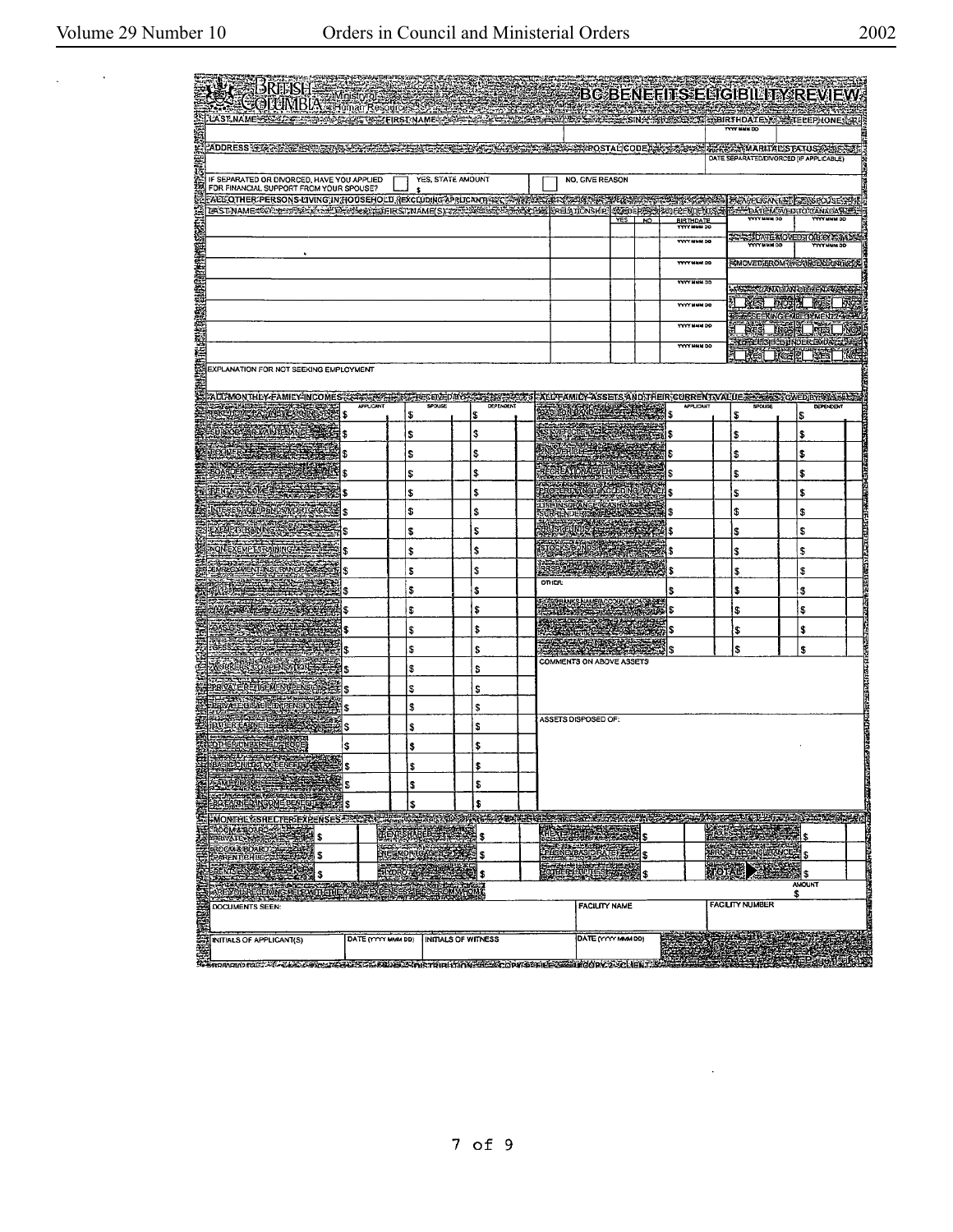| BRITISH<br>yn.<br>Nei<br><b>OLLIMBIA</b> | Ministry of<br>Human Resources |             | <b>BC BENEFITS ELIGIBILITY REVIEW</b> |
|------------------------------------------|--------------------------------|-------------|---------------------------------------|
| LAST NAME                                | <b>FIRST NAME</b>              | MIDDLE NAME | SOCIAL INSURANCE NUMBER (SIN)         |
| LAST NAME                                | <b>FIRST NAME</b>              | MIDDLE NAME | SOCIAL INSURANCE NUMBER (SIN)         |
| FILE ID (FOR OFFICE USE ONLY)            |                                |             |                                       |

PRIVACY: The collection, use and disclosure of this information are authorized under the BC Benefits (Income Assistance) Act, the BC Benefits (Youth Works) Act and the Disability Benefits Program Act and are permitted under the Freedom of Information and Protection of Privacy Act.

The Freedom of Information and Protection of Privacy Act has rules about:

- how personal information Is collected, stored and secured;
- how to access personal information and how to ask for corrections;
- limits on how personal information is used; and
- limits on the disclosure of personal information.

#### THE **BC GOVERNMENT'S RESPONSIBILITIES**

The BC government is responsible for making sure assistance goes only to people who are eligible. For this reason, the BC government must check and make sure people who have applied for, or are receiving assistance, are eligible. lnfonnation provided may be disclosed to other agencies only for this purpose.

The BC government must abide by the Freedom of Information and Protection of Privacy Act in the collection, use and disclosure of any personal information.

#### **MY RIGHTS**

I have the right to the protection of my personal information, as well as the right to know what personal information the BC government has collected about me, as described in the Freedom of Information and Protection of Privacy Act.

I can receive more information about the collection, use and disclosure of my personal information by contacting my local Ministry of Human Resources district office.

I may appeal if I disagree with a decision to refuse, discontinue or reduce assistance to me.

I also have the right to make a complaint if I oelieve my personal information is not being collected. used or disclosed appropriately.

I will continue to receive assistance only as long as I continue to be eligible.

#### **MY RESPONSIBILITIES**

It is necessary for me to sign this form if I want to receive assistance.

It is my responsibility to provide accurate and complete information when I apply for, or continue to receive assistance.

I must report all money that I receive each month.

I must make every effort to receive income from other sources such as pensions or Employment Insurance before applying for, or receiving assistance from, the British Columbia government.

I must report all changes in my circumstances that might affect my eligibility for assistance to the Ministry of Human Resources.

I wilt also report any changes to the circumstances of my spouse (includes marriage-like relationships) or dependants that might affect eligibility.

PLEASE INITIAL THAT YOU HAVE READ THIS PAGE<br>DISTRIBUTION: COPY 1 - FILE COPY 2 - CLIENT Page 2 of 3